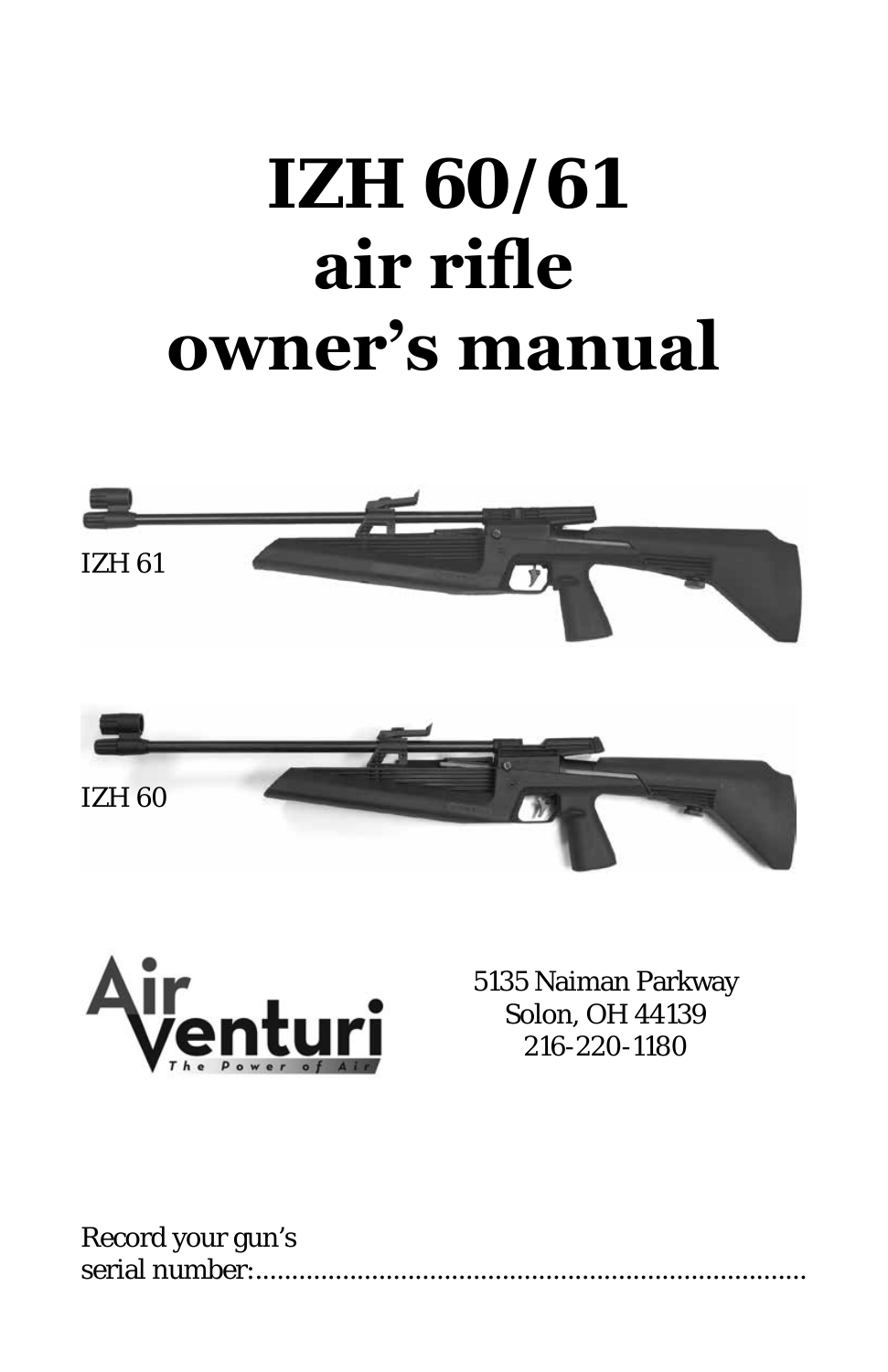# **Follow the warnings and safety procedures shown here and throughout this manual.**

Not a toy. Adult supervision required. This airgun is intended for use by those 18 years of age or older. Misuse or careless use may cause serious injury or death. May be dangerous up to 500 yards.

Do not use this airgun until you have read and understood this owner's manual.

Do not inhale dust from lead pellets or put lead pellets in the mouth. Wash hands after handling lead. Lead pellets contain lead, a chemical known to the State of California to cause cancer and birth defects (or other reproductive harm).

Use the correct pellet size for your airgun. Never reuse pellets. The use of any other kind of ammunition can cause injury to you or damage to your airgun.

Keep your finger off the trigger while cocking your airgun. When you are sure of your target and backstop and the area around the target is clear, you may take your airgun off SAFE and squeeze the trigger to fire. Always keep your airgun on SAFE until you're ready to shoot.

Remember to place your target carefully and THINK about what you will hit if you miss the target.

Do not assume your airgun is unloaded if it fails to fire properly!

Never leave your airgun loaded. Always treat an airgun as if it is loaded, even if you think it is not. Always transport your airgun unloaded and in a hard case.

Never point an airgun at another person or in an unsafe direction.

This airgun does not have a safety. YOU are the ultimate safety for your gun.

You and others with you should always wear safety glasses to protect your eyes.

Do not shoot at hard surfaces or at the surface of water. The pellet may bounce or ricochet and hit someone or something you did not intend to hit.

Always choose your target carefully. It is best to shoot at paper targets attached to a safe backstop or a trap intended to safely stop and/or capture airgun ammunition. Your backstop should be checked for wear before and after use. Replace your backstop if the surface is worn or damaged or if a ricochet occurs.

Do not disassemble, tamper with or attempt to repair or modify your airgun. Doing so may void your warranty and may result in injury. Contact Air Venturi at 216-220-1180 for repair.

In the unlikely event your airgun malfunctions or exhibits reduced performance, DO NOT attempt to fix the problem yourself. Call Air Venturi at 216-220-1180 so we can address any issues or have you return your airgun for repair.

Children are attracted to and can operate guns that can cause severe injuries or death. Prevent child access by always keeping guns locked away and unloaded when not in use. If you keep a loaded gun where a child obtains and improperly uses it, you may be fined or sent to prison.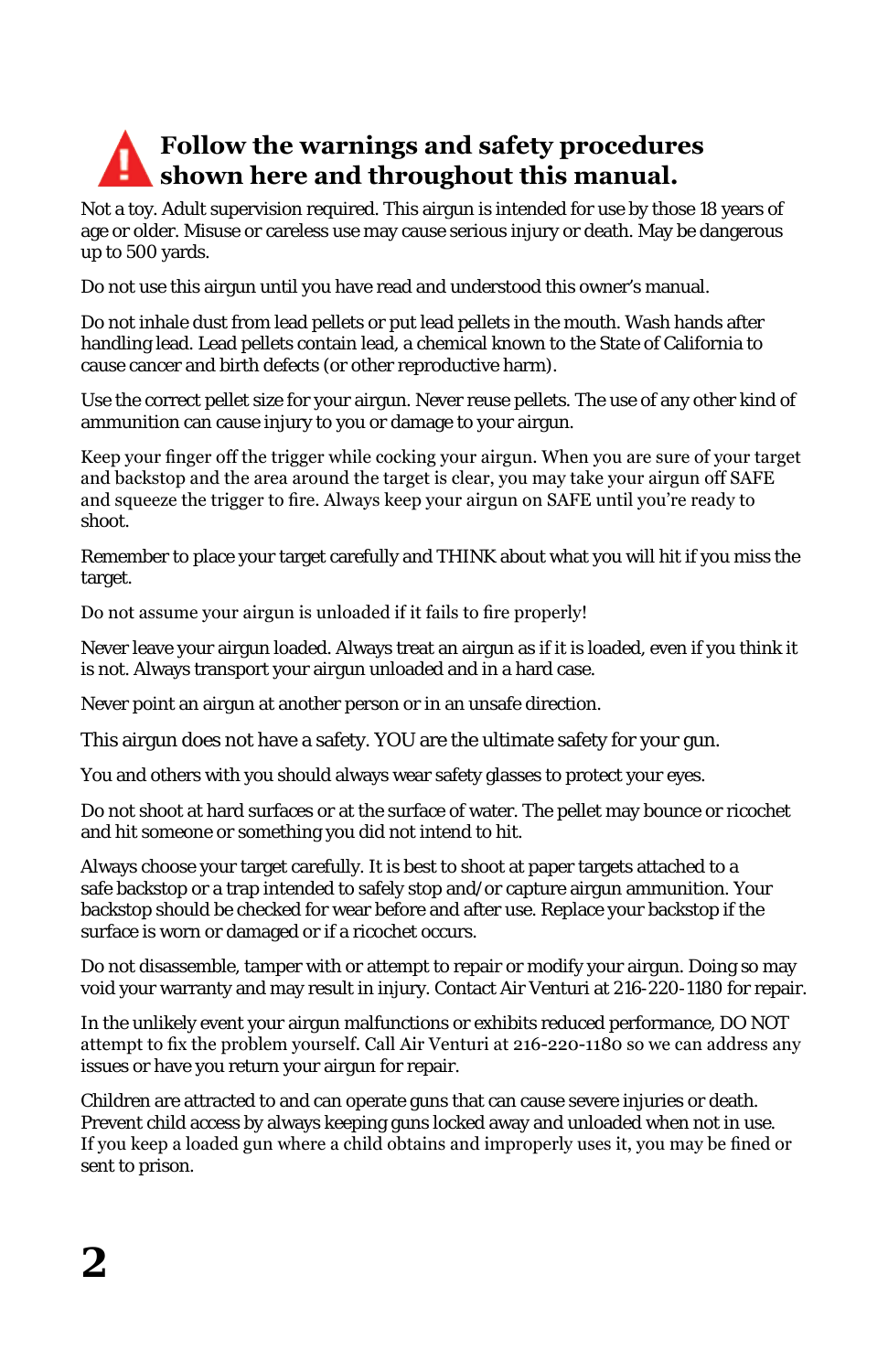The IZH 60 and 61 are spring-piston air rifles. The 60 model is a single-shot, and the 61 is a 5-shot repeater. Both guns are cocked with a sidelever.

### **TRIGGER ADJUSTMENTS**

The trigger is adjustable for pull length only. See the graphic at right to locate the screw on your air rifle.

#### **SIGHTS**

The front sight is fixed, but the rear is adjustable for windage and elevation.

### **COCKING & LOADING**

Hold the rifle by the forearm with your non-dominant hand. Keep your fingers off the trigger and away from the breech.

If you have the IZH 60 single-shot rifle: With the barrel pointed in a safe direction, depress the button at the end of the sidelever and pull back the sidelever. You will hear clicking. When the clicking stops, the mainspring is compressed. Never use excessive force when cocking the air rifle. A bolt in the receiver will open the pellet-loading area as you pull back the sidelever. Place a pellet in the loading port and push the bolt closed. Then, push the sidelever back to the starting position. Keep your fingers away from the trigger and breech when moving the sidelever in either direction.

If you have the IZH 61 repeater, insert the loaded magazine from the left side of the rifle (see the **IZH 61 MAGAZINE** section on the next page for additional info). Make sure the "teeth" on one side of the magazine face up. Those teeth will work with the cocking mechanism to move the magazine forward each time you cock the gun. With the barrel pointed in a safe direction, depress the button at the end of the sidelever and pull back the sidelever. You will hear clicking. When





**Depress this button to release the sidelever**

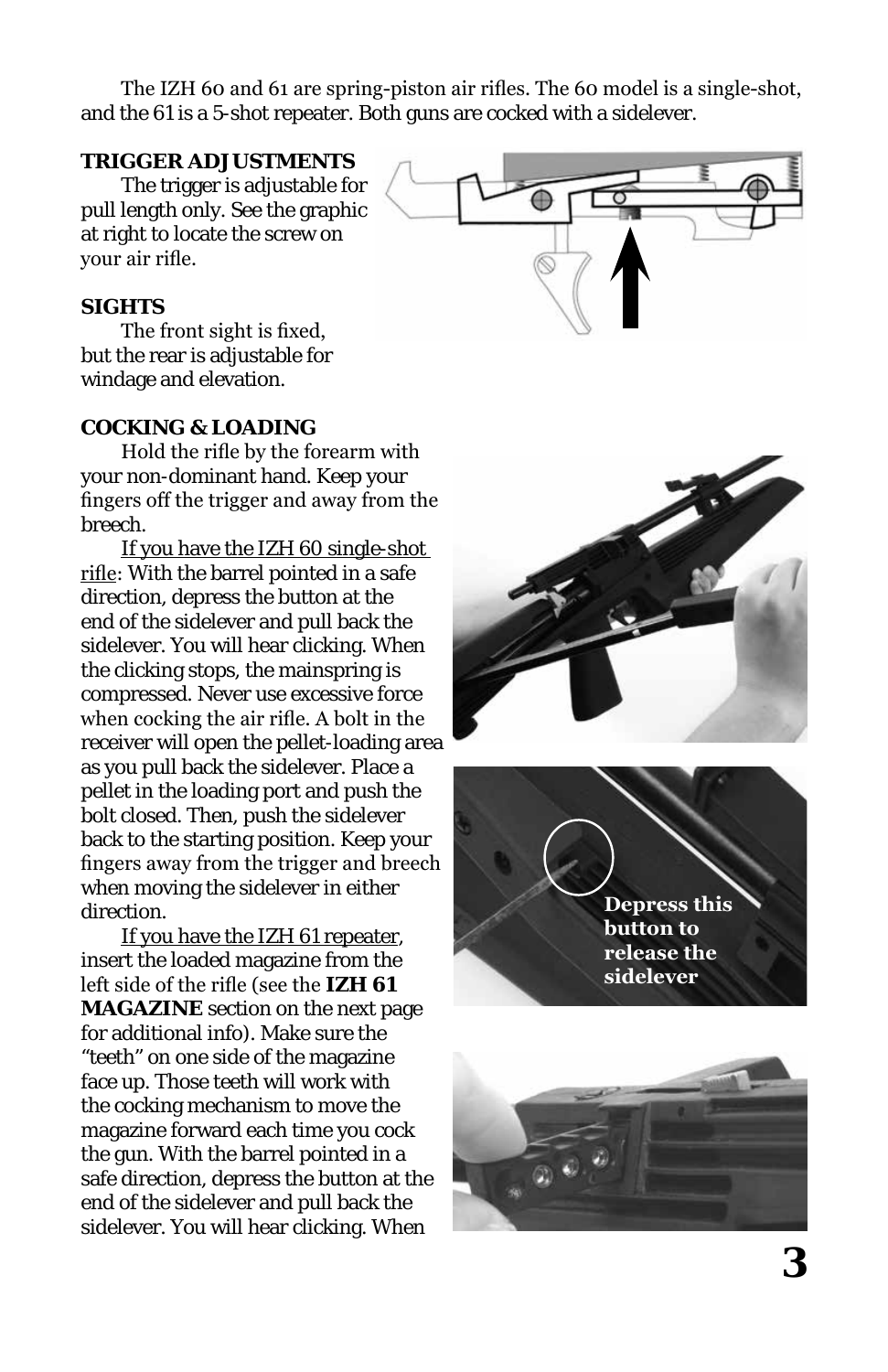the clicking stops, the mainspring is compressed. Never use excessive force when cocking the air rifle. Push the sidelever back to the starting position. When you cock it the first time, you'll notice that the inserted magazine ratchets forward and aligns the first pellet with the barrel. Each succeeding time you cock, the next pellet will be ratcheted forward to align for the next shot.

Keep your fingers away from the trigger and breech when moving the sidelever in either direction.

## **IZH 61 MAGAZINE**

The IZH 61 is a 5-shot repeater. The magazine has five (5) holes that will accept one (1) .177 -caliber pellet in each hole. Insert the pellets into the magazine and then insert the magazine into the IZH 61, with the nose or head of the pellets facing toward the muzzle (front) of the rifle and the tail of

the pellets facing the rear of the rifle. Note in the image above that the magazine has a built-up area on the left side. That is the side that you will hold to insert

the loaded magazine into the gun. Since you will insert the magazine from the left side of the gun, that means the pellets you insert in each of the five holes will be inserted in the holes head or nose first.

To remove the magazine, use your right thumb to depress the release button on the top of the receiver and the fingers on your right hand to flip the silver latch on the right side of the receiver. Catch the

magazine in your right hand, as it's spring-loaded and will fly out of the loading port.

## **FIRING**

After cocking and loading your rifle, point your airgun in a safe direction and squeeze the trigger. To fire another pellet, follow the previous cocking and loading directions for the type of gun you have.

## **STOCK**

The stock for the IZH 60 and IZH 61 is adjustable. Turn the round knob underneath the buttstock. Once loosened, you can change the length of the buttstock.

**Loosen this knob to change the length of the buttstock.**



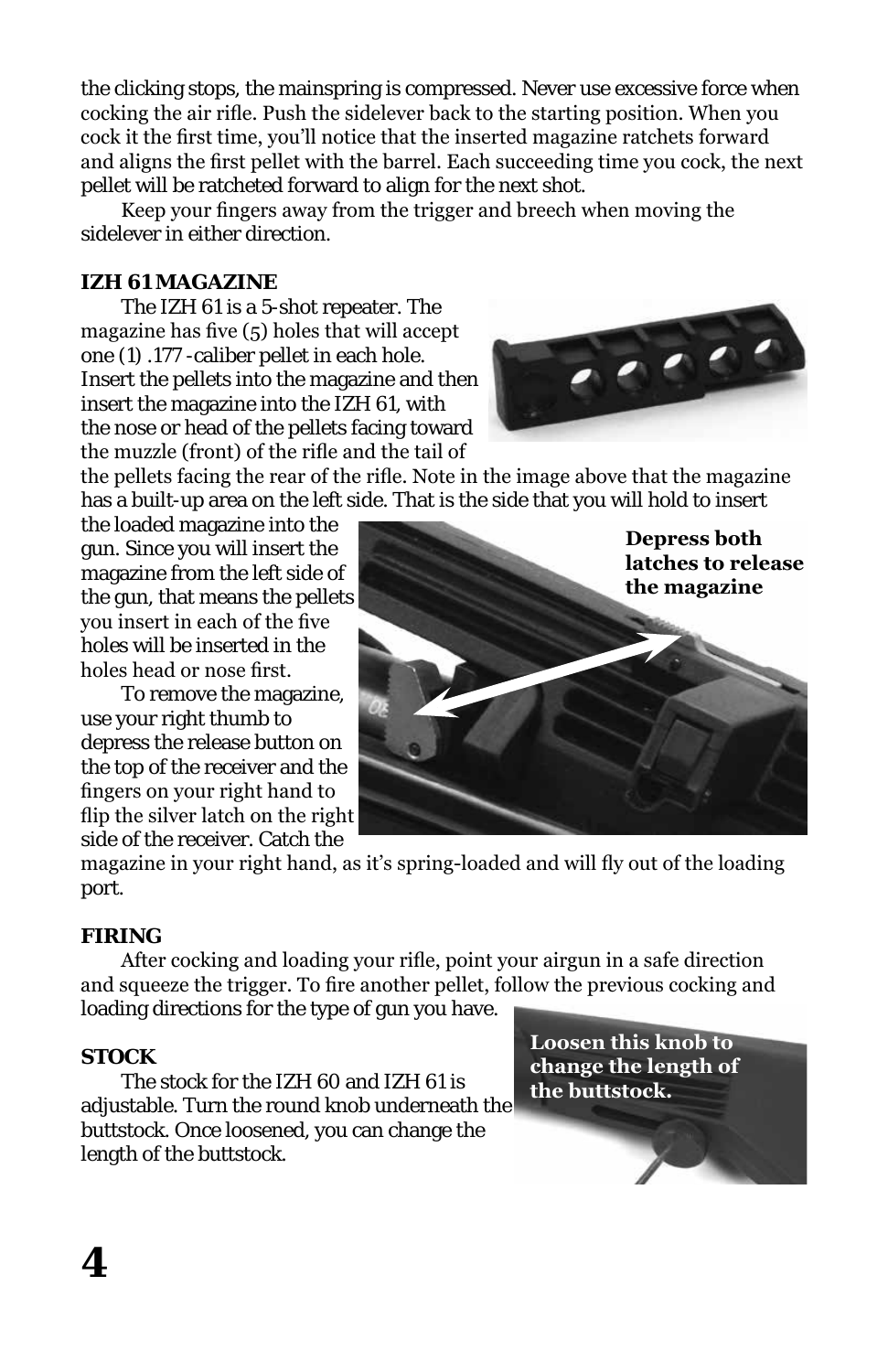### **MAINTENANCE**

Before doing any maintenance on your airgun, make sure it's unloaded.

Lubricate the air compression chamber with a high-flashpoint oil designed specifically for use inside an air compression chamber. Lubricate the piston seal through the air transfer port, located on the inside bottom of the barrel breech when the magazine has been removed from the IZH 61 or when the bolt has been pulled back on the IZH 60. Oil the airgun (3 to 5 drops) after every 2,000 shots.

Also, lightly oil the cocking arm linkage and bolt pivot points with machine oil every six months.

Do not use firearm cleaners or low-flashpoint oils in the air compression chamber or near the transfer port and breech seal to avoid damaging your airgun.

To lubricate the mainspring, remove the stock. Turn over the action and apply 6 to 10 drops of a light oil onto the spring. Reattach the stock. Oil your gun every 2,000 to 3,000 shots or every six (6) months. Don't use too much oil. Using too little is better than too much.

> **If you feel additional maintenance is required, contact Air Venturi at 216-220-1180.**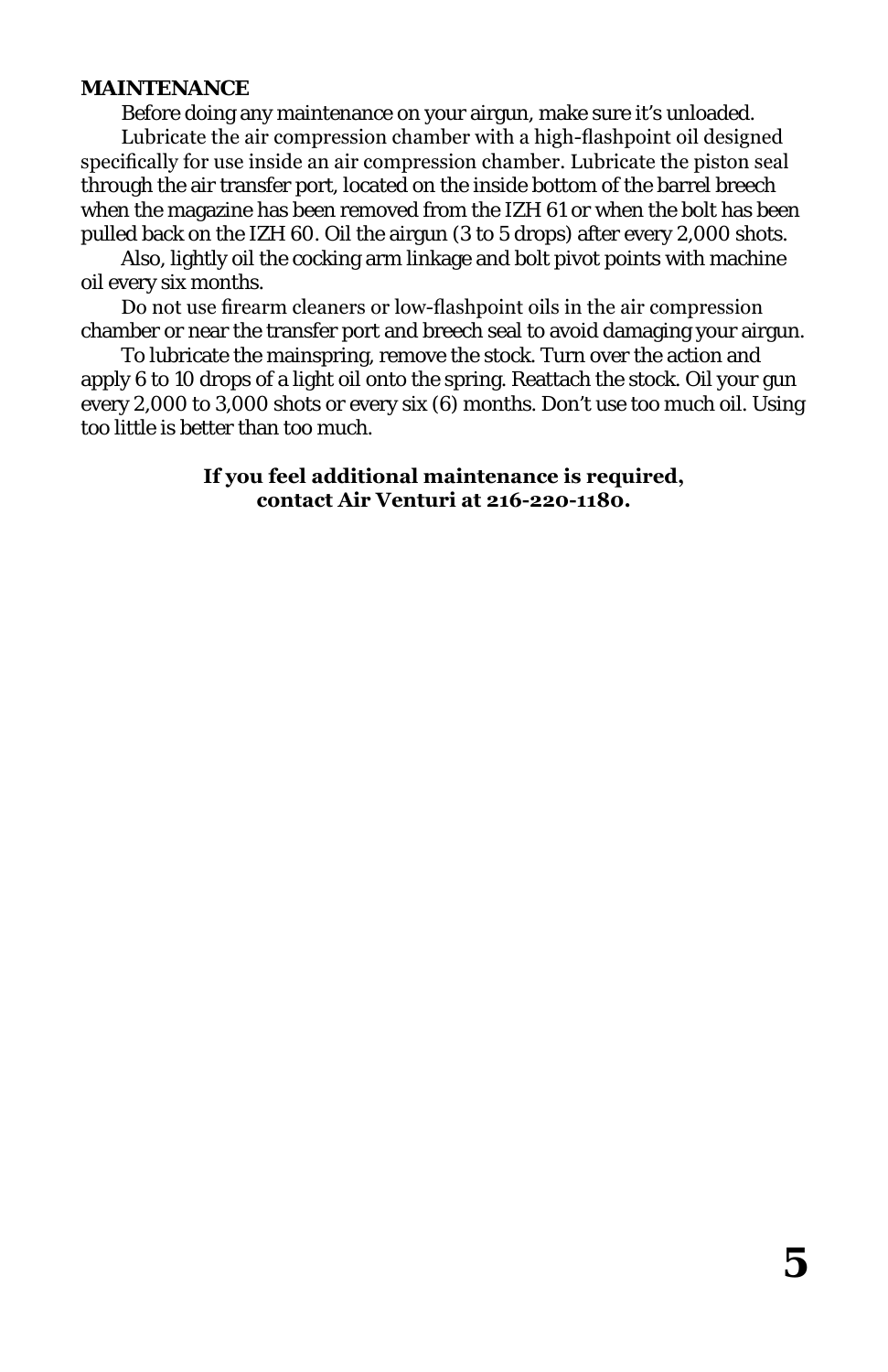

- 1. magazine spring
- 2. plunger
- 3. magazine catch
- 4. catch spring
- 5. spring
- 6. blocking ring
- 7. follower ring
- 8. follower
- 9. scew
- 10. piston seal
- 11. piston
- 12. mainspring guide
- 13. mainspring
- 14. cocking lever base
- 15. cocking lever catch
- 16. spring
- 17. catch pivot
- 18. catch bar
- 19. cocking lever
- 20. cocking lever latch
- 21. latch spring
- 22. rocker
- 23. pin
- 24. cocking lever grip
- 25. cocking grip screw
- 26. cocking lever pivot
- 27. collar
- 33. sear 2
- 34. sear 1
- 35. trigger travel adjusting screw
- 36. rear sight leaf
- 37. sight leaf screw
- 38. sight elevation adjusting screw
- 39. buttstock
- 40. buttstock screw
- 41. buttstock washer
- 42. rim
- 43. magazine
- 44. barrel & receiver assembled
- 45. pin
- 46. magazine catch pivot
- 47. threaded pivot
- 48. rear sight base
- 49. rear sight spring
- 50. rear sight lever
- 51. rear sight pivot
- 52. rear sight stop
- 53. woodscrew
- 54. forend
- 55. woodscrew
- 56. woodscrew
- 57. front sight base
- 58. front sight
- 59. front sight nut

**6**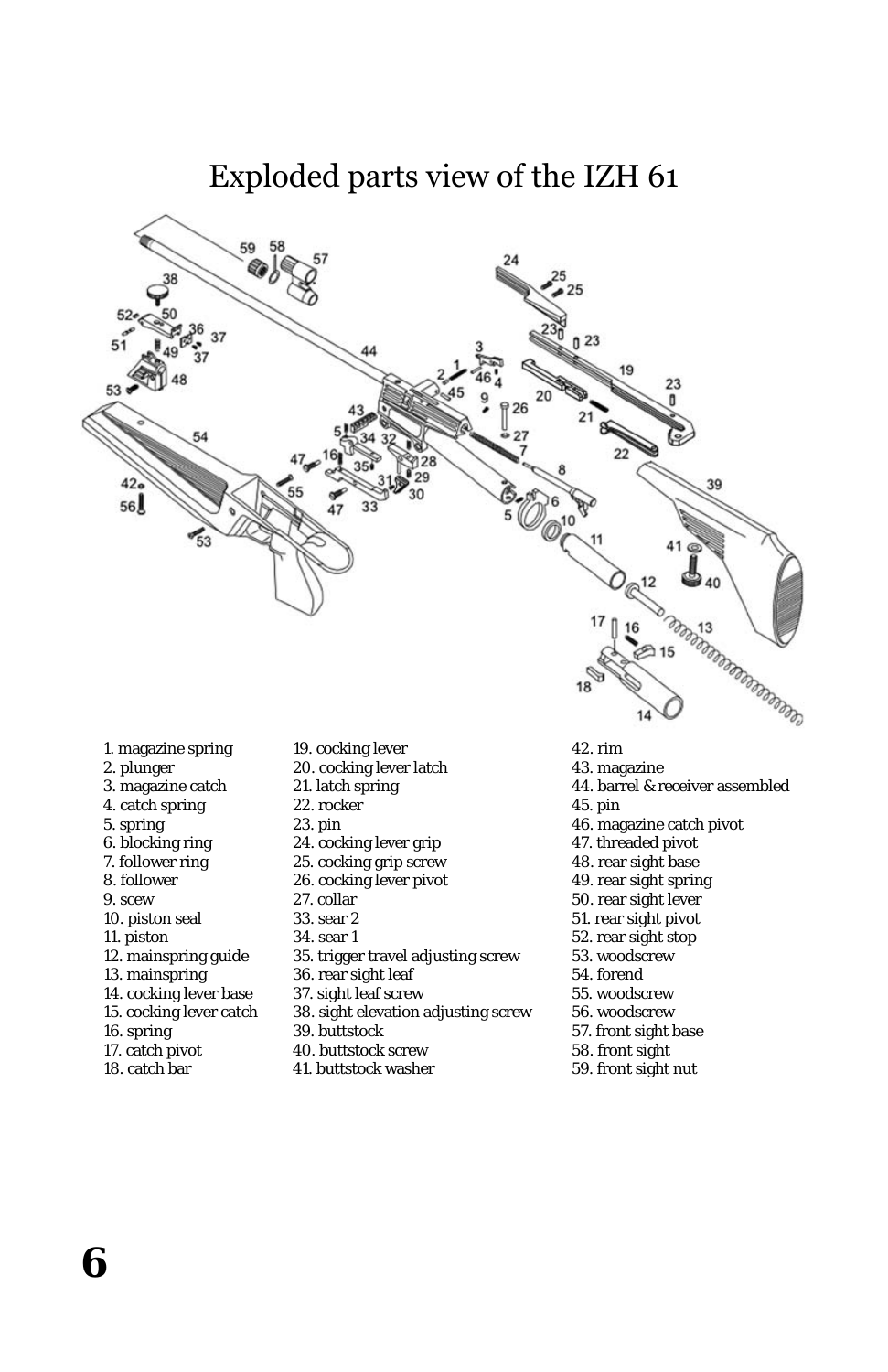# **Warranty**

Your IZH airgun is manufactured to the highest standards, using the finest materials to give a lifetime of service. In the unlikely event there are any defects in materials or workmanship in the first twelve (12) months after retail purchase, we will repair or replace your airgun under warranty. Keep your original purchase receipt.

What is covered: Replacement parts and labor. Transportation charges to consumer for return of repaired product.

The warranty will be invalid if:

- The airgun has been disassembled and incorrectly reassembled.
- The airgun is found to have lubrication not recommended by Air Venturi.
- The airgun has been fitted with non-Air Venturi parts.
- The airgun has been misused or abused.
- The original purchase receipt cannot be presented.

The warranty does NOT cover:

- O-rings, screws, seals, springs or stocks.
- Any damages or faults caused by owner misuse or action.
- Shipment damage of the airgun to or from Air Venturi.
- Transportation charges to Air Venturi for defective products.
- Damages caused by abuse or failure to perform normal maintenance.
- Parts subject to normal wear and tear.
- Consequential damages, incidental damages or incidental expenses including damage to property.
- Any other expense.

Note: Some states do not allow the exclusion or limitation of incidental or consequential damages, so the above limitation or exclusion may not apply to you.

This warranty is in addition to your statutory rights. Retain your sales receipt as proof of purchase and to receive warranty service.

Warranty claims: Warranty claims for U.S. and Canadian Customers: Call Air Venturi at 216-220-1180 before returning any product.

Implied warranties: Any implied warranties, including the implied warranties of merchantability and fitness for a particular purpose, are limited in duration to one year from date of retail purchase.

Note: Some states do not allow limitations on how long an implied warranty lasts, so the above limitation may not apply to you.

To the extent any provision of this warranty is prohibited by federal, state or municipal law which cannot be preempted, it shall not be applicable. This warranty gives you specific legal rights, and you may also have other rights which vary from state to state and country to country.